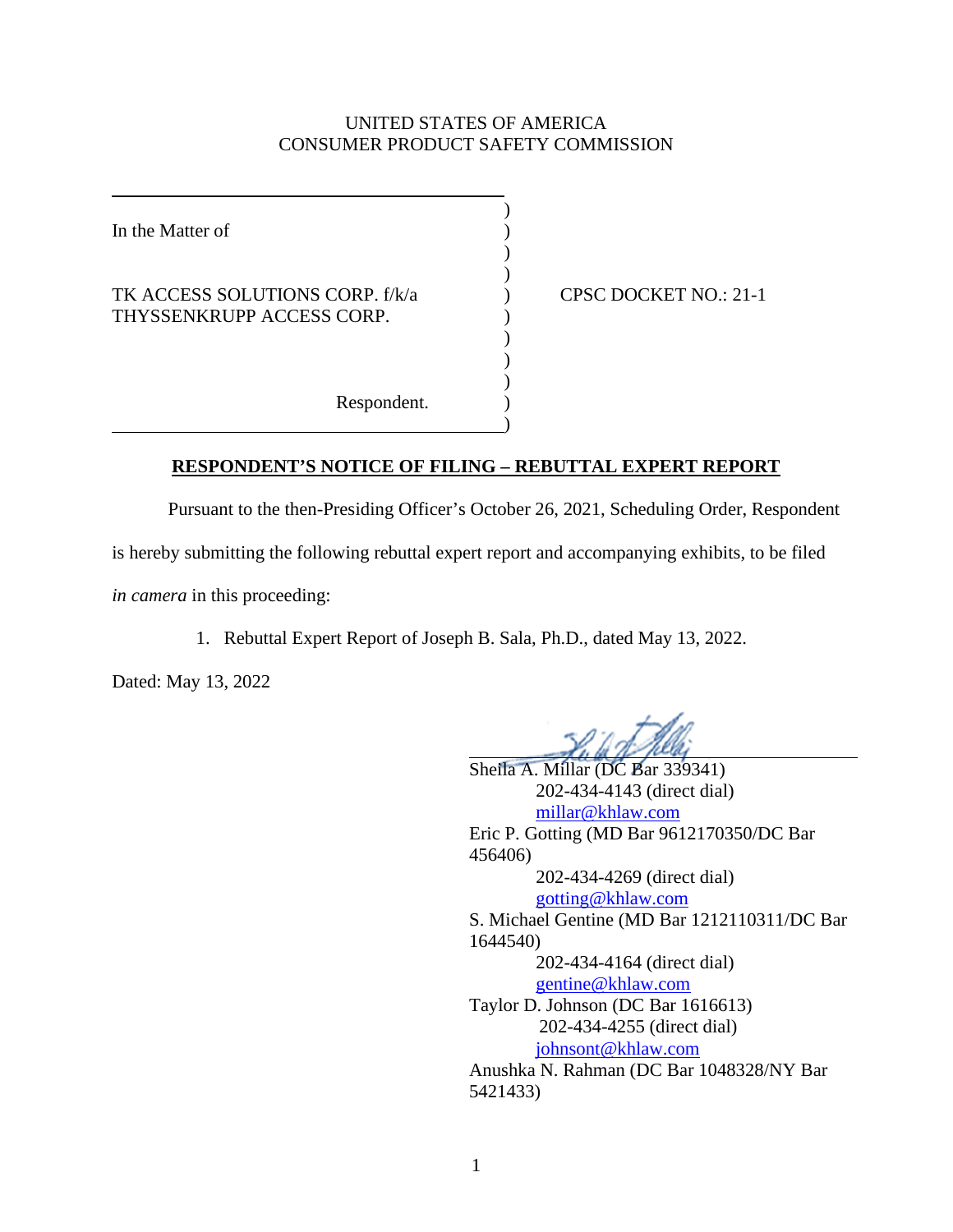202-434-4116 (direct dial) [rahman@khlaw.com](mailto:rahman@khlaw.com)

KELLER AND HECKMAN LLP 1001 G Street, N.W. Suite 500 West Washington, D.C. 20001 (202) 434-4100

Michael J. Garnier (DC Bar 432819/VA Bar 23994)

[mjgarnier@garnierlaw.com](mailto:mjgarnier@garnierlaw.com)

GARNIER & GARNIER, P.C. 2579 John Milton Drive Suite 200 Herndon, VA 20171 (703) 237-2010

Meredith M. Causey (AR Bar 2012265) 501-379-1743 (direct dial) [mcausey@qgtlaw.com](mailto:mcausey@qgtlaw.com) QUATTLEBAUM, GROOMS & TULL PLLC 111 Center Street Suite 1900 Little Rock, AR 72201 (501) 379-1700 ATTORNEYS FOR RESPONDENT,

TK Access Solutions Corp.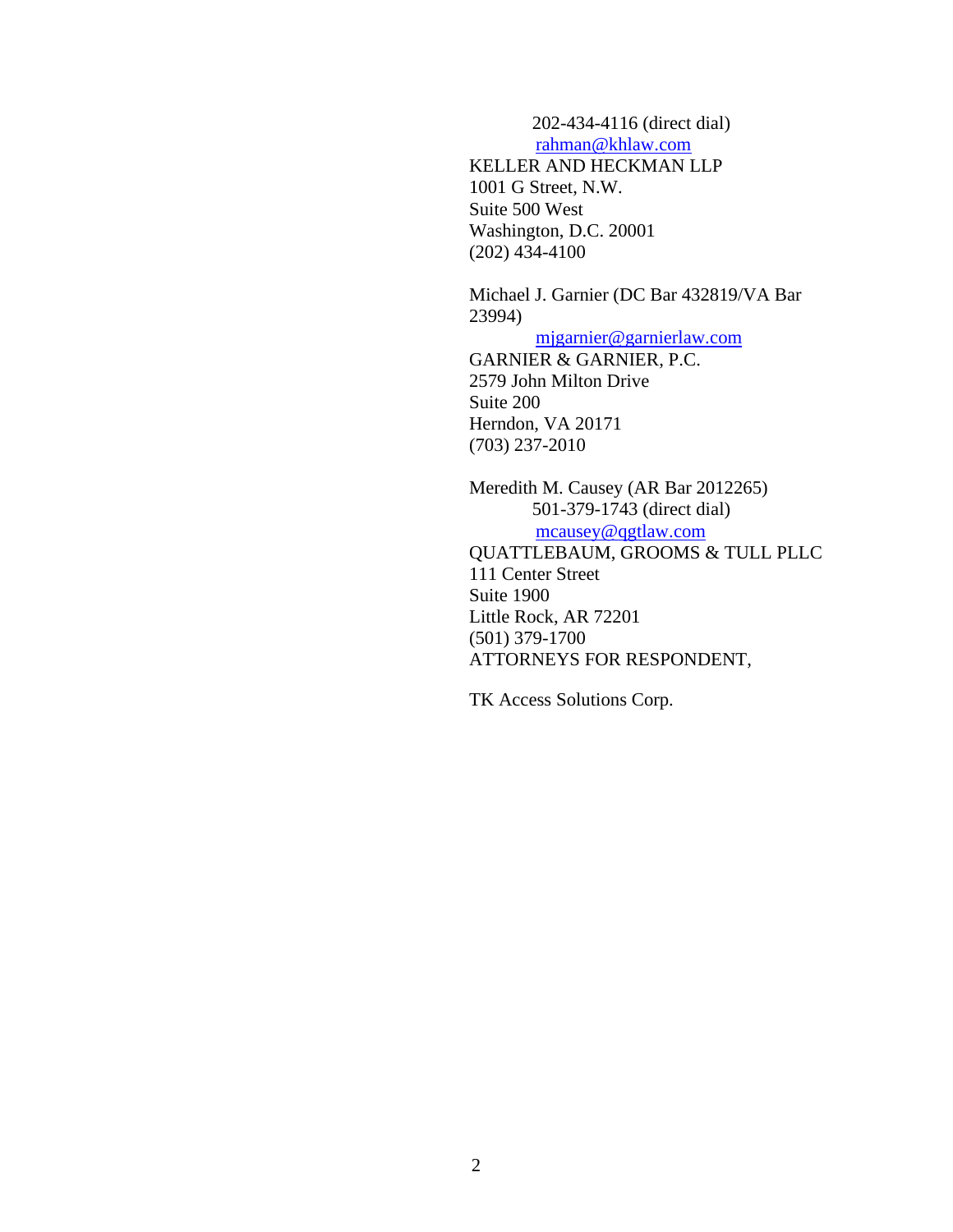## **CERTIFICATE OF SERVICE**

Pursuant to 16 C.F.R. § 1025.16, as adopted by the former Presiding Officer in CPSC

Docket No. 21-1, I hereby certify that on May 13, 2022, true and correct copies of the foregoing

Respondent's Notice of Filing – Rebuttal Expert Report were filed with the Secretary of the U.S.

Consumer Product Safety Commission and served on all parties and participants of record in

these proceedings in the following manner:

By electronic mail to the Secretary of the U.S. Consumer Product Safety Commission:

Alberta Mills Secretary U.S. Consumer Product Safety Commission 4330 East West Highway Bethesda, MD 20814 amills@cpsc.gov

As the former Presiding Officer in this matter informed the parties that she would no

longer preside over this matter as of May 2, 2022, and as Respondent has not been notified of the

appointment of a new Presiding Officer, by electronic mail to that future Presiding Officer in the

care of the Secretary of the U.S. Consumer Product Safety Commission, at the above address.

By electronic mail to Complaint Counsel:

Mary B. Murphy Complaint Counsel **Director** Division of Enforcement and Litigation Office of Compliance and Field Operations U.S. Consumer Product Safety Commission 4330 East West Highway Bethesda, MD 20814 mmurphy@cpsc.gov

Gregory M. Reyes, Trial Attorney Michael J. Rogal, Trial Attorney Frederick C. Millett, Trial Attorney Joseph E. Kessler, Trial Attorney Nicholas J. Linn, Trial Attorney Complaint Counsel